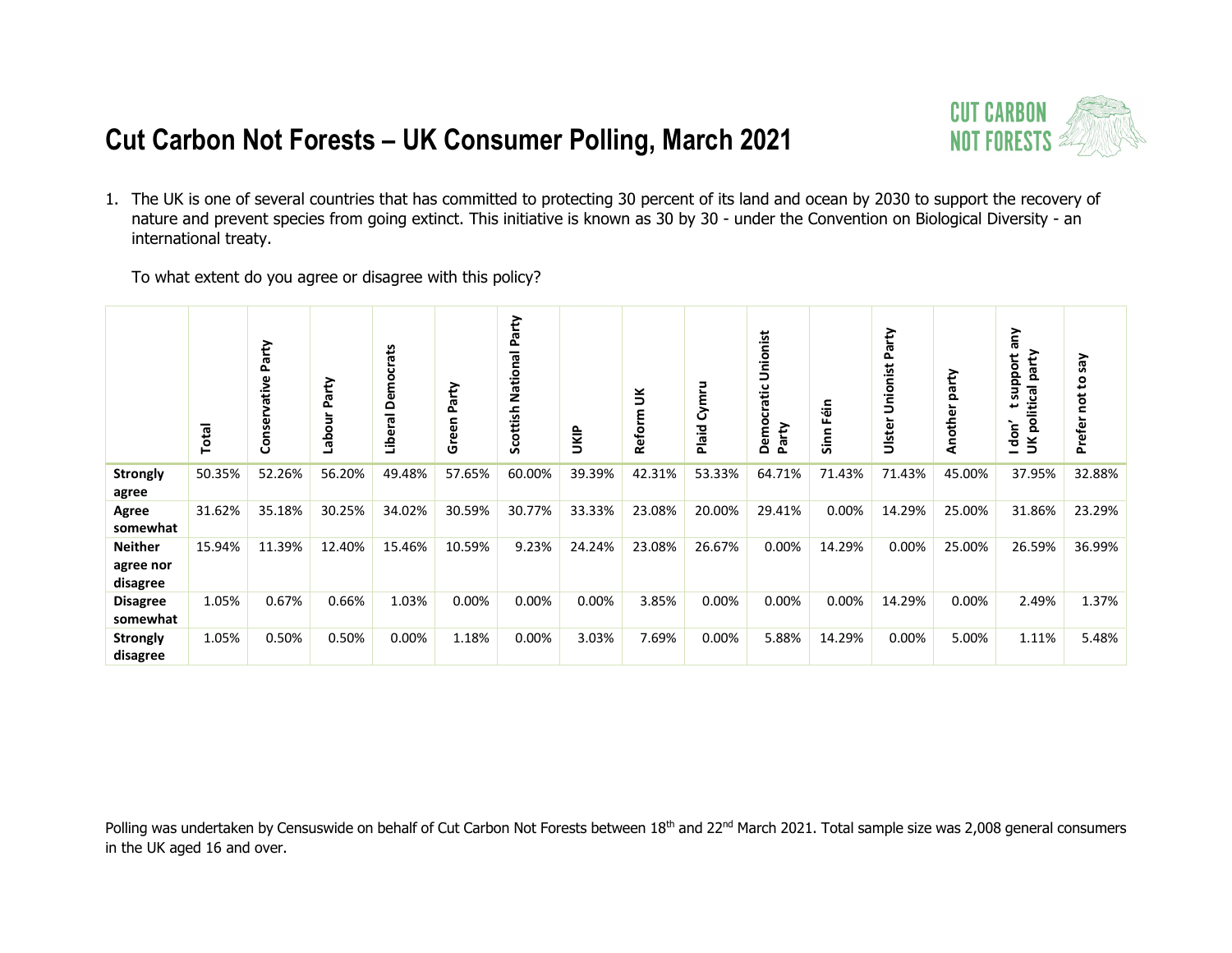

2. To what extent do you agree or disagree with the following statement?

It is important to create policies that protect forests as complex ecosystems that provide life-supporting services like clean water, clean air, flood control, and carbon storage.

|                                         | Total  | Party<br>vative<br>Conser | Party<br><b>Labour</b> | crats<br>Democ<br>ក្ខា<br>تھ<br>ڪ | Party<br>Green | Party<br><b>Scottish National</b> | UKIP   | $\leq$<br>Reform | Plaid Cymru | Unionist<br>Democratic<br>Party | éίn<br>Lī.<br>Sinn | Party<br>Unionist<br>Ulster | party<br>Another | λue<br>party<br>support<br>UK political<br>don' | λes<br>2<br>Prefer |
|-----------------------------------------|--------|---------------------------|------------------------|-----------------------------------|----------------|-----------------------------------|--------|------------------|-------------|---------------------------------|--------------------|-----------------------------|------------------|-------------------------------------------------|--------------------|
| <b>Strongly</b><br>agree                | 59.81% | 61.14%                    | 63.31%                 | 63.92%                            | 71.76%         | 67.69%                            | 39.39% | 42.31%           | 53.33%      | 64.71%                          | 42.86%             | 57.14%                      | 50.00%           | 55.40%                                          | 35.62%             |
| Agree<br>somewhat                       | 26.05% | 29.65%                    | 25.62%                 | 22.68%                            | 17.65%         | 23.08%                            | 42.42% | 38.46%           | 20.00%      | 29.41%                          | 14.29%             | 28.57%                      | 25.00%           | 23.27%                                          | 20.55%             |
| <b>Neither</b><br>agree nor<br>disagree | 12.65% | 8.21%                     | 10.08%                 | 11.34%                            | 9.41%          | 9.23%                             | 15.15% | 11.54%           | 26.67%      | 0.00%                           | 28.57%             | 14.29%                      | 25.00%           | 19.94%                                          | 36.99%             |
| <b>Disagree</b><br>somewhat             | 0.85%  | 0.84%                     | 0.50%                  | 2.06%                             | 1.18%          | 0.00%                             | 0.00%  | 3.85%            | 0.00%       | 0.00%                           | 0.00%              | 0.00%                       | 0.00%            | 0.55%                                           | 4.11%              |
| <b>Strongly</b><br>disagree             | 0.65%  | 0.17%                     | 0.50%                  | 0.00%                             | 0.00%          | 0.00%                             | 3.03%  | 3.85%            | 0.00%       | 5.88%                           | 14.29%             | 0.00%                       | 0.00%            | 0.83%                                           | 2.74%              |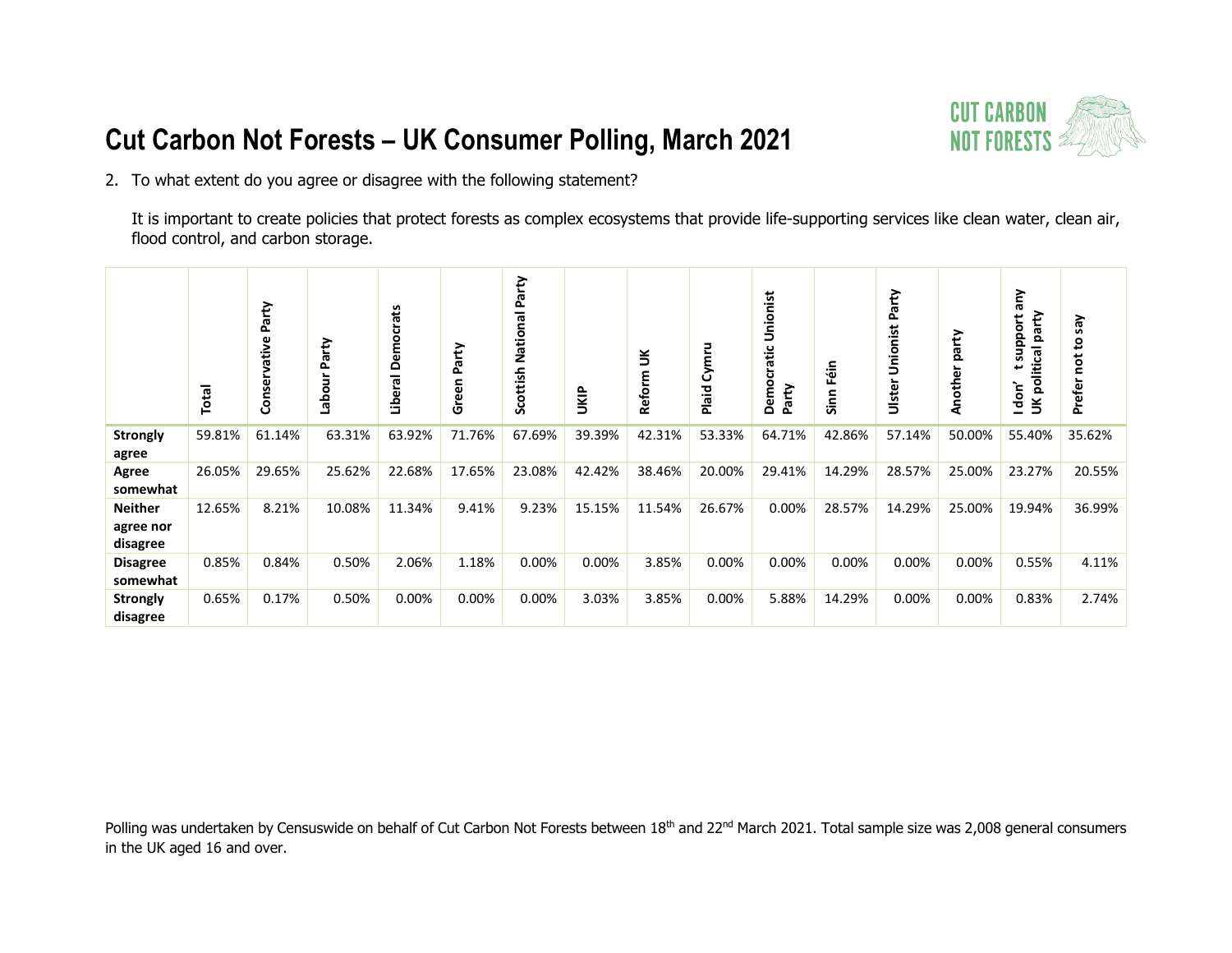

#### 3. Did you know the UK burns trees to produce electricity?

|               | Total  | Party<br>š<br>Conse | 응      | å<br>انا | Party<br>ē.<br>င် | ့<br>၁၀ | <b>JKIP</b> | $\leq$<br>Ref | Ō<br>Plaid | <u>¤</u><br>高<br>₽<br>Dem<br>ត្ត | န္ဖ<br>န္တ | <u> ¤</u><br>รี<br>⊃ี | Ě      | ត<br>party<br>۰<br>௨<br>$\Omega$<br>political<br>S<br>don'<br>$\breve{\mathbf{5}}$ | ζã<br>Զ<br>နို့<br>Δ. |
|---------------|--------|---------------------|--------|----------|-------------------|---------|-------------|---------------|------------|----------------------------------|------------|-----------------------|--------|------------------------------------------------------------------------------------|-----------------------|
| Yes           | 24.30% | 23.79%              | 30.08% | 32.99%   | 28.24%            | 23.08%  | 30.30%      | 34.62%        | 33.33%     | 23.53%                           | 28.57%     | 42.86%                | 20.00% | 12.74%                                                                             | 13.70%                |
| <b>No</b>     | 64.49% | 66.16%              | 60.33% | 58.76%   | 64.71%            | 70.77%  | 54.55%      | 57.69%        | 53.33%     | 58.82%                           | 57.14%     | 57.14%                | 75.00% | 72.58%                                                                             | 56.16%                |
| <b>Unsure</b> | 11.21% | 10.05%              | 9.59%  | 8.25%    | 7.06%             | 6.15%   | 15.15%      | 7.69%         | 13.33%     | 17.65%                           | 14.29%     | 0.00%                 | 5.00%  | 14.68%                                                                             | 30.14%                |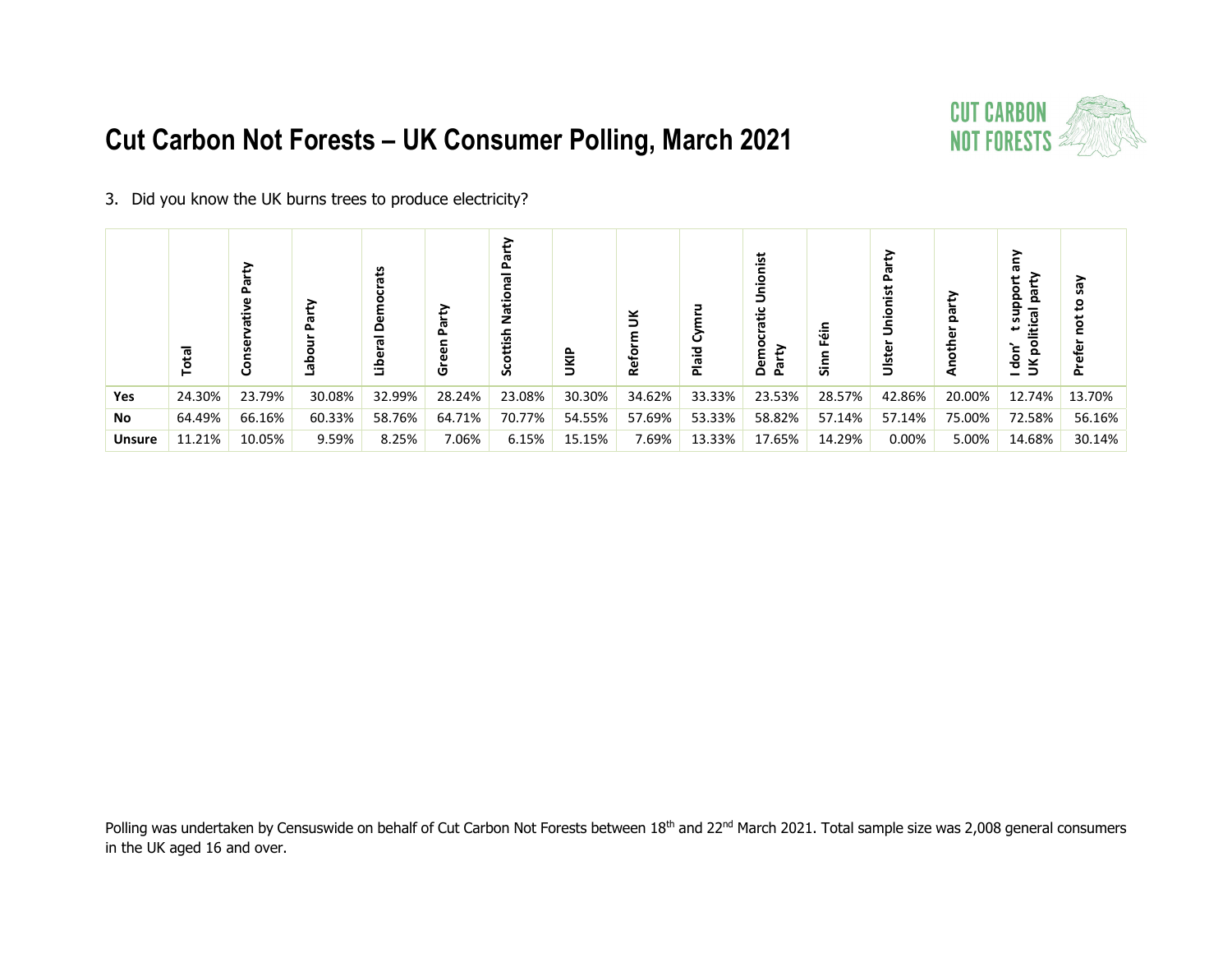

4. The forests of the US Southeast support thousands of wildlife species including those that are at risk, such as the Louisiana black bear.

To what extent do you agree or disagree that the UK government should be protecting these forests?

|                                         | Total  | Party<br>vative<br>Conser | Party<br>3<br>labo | Democrats<br>Liberal | Party<br>Green | Party<br>National<br>Scottish | UKIP   | š<br>Reform | Cymru<br>Plaid | Unionist<br>cratic<br>۰<br>Party<br>Dem | Féin<br>Sinn | Unionist Party<br>Ulster | party<br>Another | ₹<br><b>r</b><br>party<br>support<br>political<br>I don'<br>$\breve{\mathbf{5}}$ | λes<br>ទិ<br>ă<br>Prefer |
|-----------------------------------------|--------|---------------------------|--------------------|----------------------|----------------|-------------------------------|--------|-------------|----------------|-----------------------------------------|--------------|--------------------------|------------------|----------------------------------------------------------------------------------|--------------------------|
| <b>Strongly</b><br>agree                | 43.38% | 42.38%                    | 48.93%             | 45.36%               | 49.41%         | 53.85%                        | 27.27% | 53.85%      | 33.33%         | 52.94%                                  | 57.14%       | 42.86%                   | 40.00%           | 35.46%                                                                           | 28.77%                   |
| Agree<br>somewhat                       | 29.48% | 33.84%                    | 28.76%             | 32.99%               | 30.59%         | 29.23%                        | 24.24% | 23.08%      | 33.33%         | 17.65%                                  | 0.00%        | 14.29%                   | 10.00%           | 25.76%                                                                           | 28.77%                   |
| <b>Neither</b><br>agree nor<br>disagree | 19.07% | 15.91%                    | 16.53%             | 13.40%               | 12.94%         | 12.31%                        | 24.24% | 15.38%      | 20.00%         | 17.65%                                  | 28.57%       | 14.29%                   | 20.00%           | 28.81%                                                                           | 36.99%                   |
| <b>Disagree</b><br>somewhat             | 5.08%  | 4.86%                     | 3.80%              | 6.19%                | 7.06%          | 3.08%                         | 12.12% | 3.85%       | 6.67%          | 11.76%                                  | 0.00%        | 28.57%                   | 20.00%           | 5.82%                                                                            | 1.37%                    |
| <b>Strongly</b><br>disagree             | 2.99%  | 3.02%                     | 1.98%              | 2.06%                | 0.00%          | 1.54%                         | 12.12% | 3.85%       | 6.67%          | 0.00%                                   | 14.29%       | 0.00%                    | 10.00%           | 4.16%                                                                            | 4.11%                    |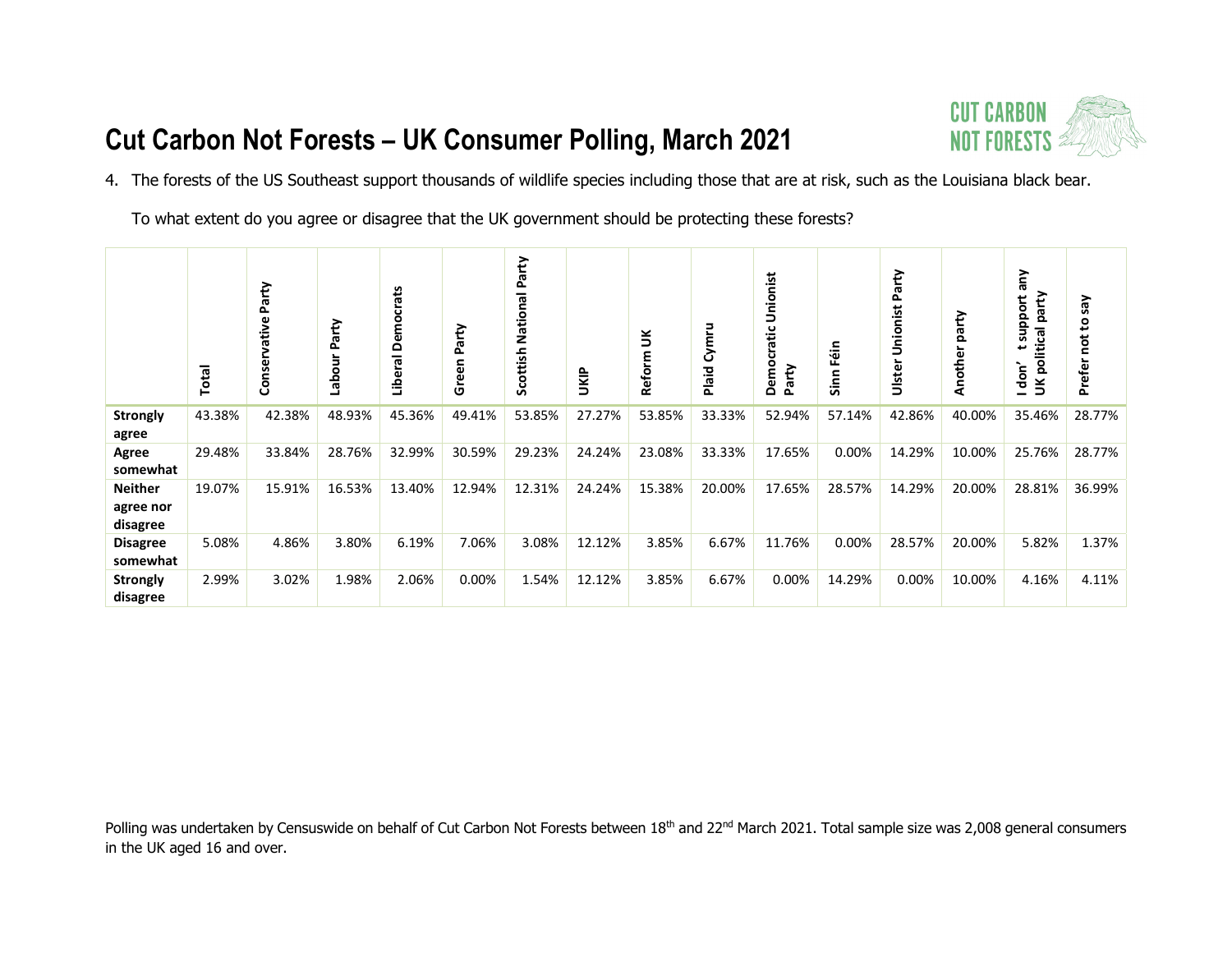

5. To what extent do you agree or disagree that its hypocritical for the UK government to commit to protecting 30% of UK lands and oceans by 2030, while continuing to facilitate forest loss in other countries for biomass, thereby potentially preventing other countries from meeting these goals?

|                                         | Total  | Party<br>Conservative | Party<br>Labour | Liberal Democrats | Party<br>Green | National Party<br>Scottish | <b>UKIP</b> | Reform UK | Plaid Cymru | Unionist<br>Democratic<br>Party | Sinn Féin | Unionist Party<br>Ulster | party<br>Another | λυ<br>party<br>support<br>UK political<br>Idon' | Prefer not to say |
|-----------------------------------------|--------|-----------------------|-----------------|-------------------|----------------|----------------------------|-------------|-----------|-------------|---------------------------------|-----------|--------------------------|------------------|-------------------------------------------------|-------------------|
| <b>Strongly</b><br>agree                | 48.21% | 41.04%                | 56.53%          | 55.67%            | 55.29%         | 61.54%                     | 39.39%      | 46.15%    | 46.67%      | 47.06%                          | 42.86%    | 57.14%                   | 60.00%           | 43.77%                                          | 31.51%            |
| Agree<br>somewhat                       | 29.83% | 37.19%                | 25.45%          | 28.87%            | 30.59%         | 26.15%                     | 36.36%      | 42.31%    | 6.67%       | 17.65%                          | 28.57%    | 28.57%                   | 15.00%           | 28.25%                                          | 21.92%            |
| <b>Neither</b><br>agree nor<br>disagree | 16.83% | 16.58%                | 14.55%          | 10.31%            | 11.76%         | 7.69%                      | 21.21%      | 3.85%     | 40.00%      | 11.76%                          | 0.00%     | 14.29%                   | 10.00%           | 22.44%                                          | 35.62%            |
| <b>Disagree</b><br>somewhat             | 3.14%  | 3.35%                 | 2.15%           | 3.09%             | 1.18%          | 3.08%                      | 0.00%       | 3.85%     | 6.67%       | 17.65%                          | 28.57%    | 0.00%                    | 10.00%           | 3.32%                                           | 4.11%             |
| <b>Strongly</b><br>disagree             | 1.99%  | 1.84%                 | 1.32%           | 2.06%             | 1.18%          | 1.54%                      | 3.03%       | 3.85%     | 0.00%       | 5.88%                           | 0.00%     | 0.00%                    | 5.00%            | 2.22%                                           | 6.85%             |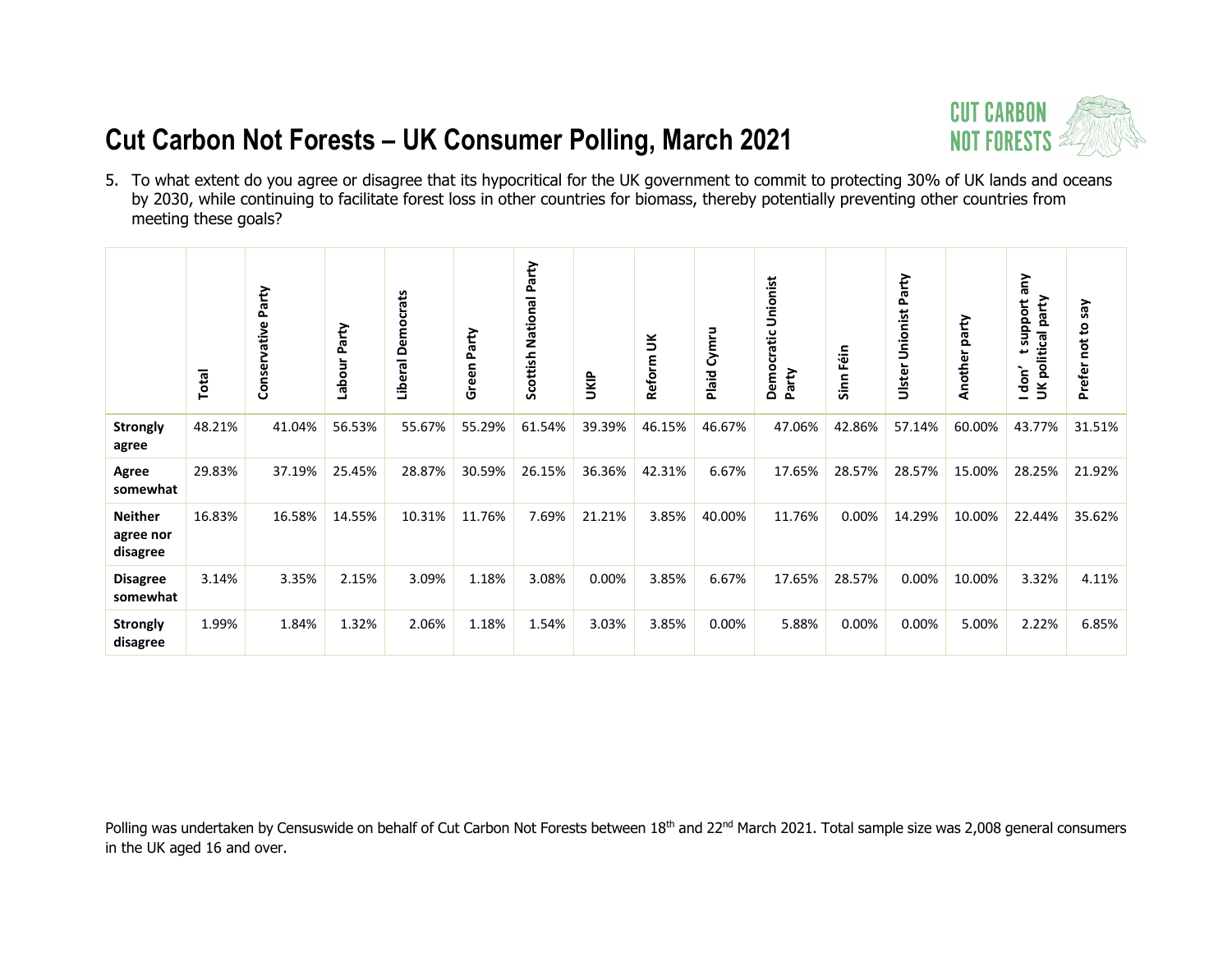# **CUT CARBON<br>NOT FORESTS 2**

# **Cut Carbon Not Forests – UK Consumer Polling, March 2021**



|                                         | Total  | Party<br>vative<br>Conser | Party<br>킁<br>؋<br>و | crats<br>Demod<br>Liberal | Party<br>Green | Party<br><b>Scottish National</b> | UKIP   | $\leq$<br>Reform | Cymru<br>Plaid | onist<br>Š<br>$\mathbf{C}$<br>crati<br>Demo<br>Party | ٩ë<br>LĒ.<br>Sinn | Unionist Party<br>Ulster | party<br>Another | λu<br>party<br>support<br>UK political<br>l don' | Say<br>$\mathbf{S}$<br>č<br>Prefer |
|-----------------------------------------|--------|---------------------------|----------------------|---------------------------|----------------|-----------------------------------|--------|------------------|----------------|------------------------------------------------------|-------------------|--------------------------|------------------|--------------------------------------------------|------------------------------------|
| <b>Strongly</b><br>agree                | 12.70% | 11.56%                    | 16.03%               | 16.49%                    | 10.59%         | 16.92%                            | 9.09%  | 23.08%           | 20.00%         | 11.76%                                               | 0.00%             | 28.57%                   | 20.00%           | 7.76%                                            | 6.85%                              |
| Agree<br>somewhat                       | 15.59% | 16.58%                    | 18.02%               | 16.49%                    | 11.76%         | 10.77%                            | 30.30% | 26.92%           | 13.33%         | 23.53%                                               | 0.00%             | 0.00%                    | 0.00%            | 12.19%                                           | 6.85%                              |
| <b>Neither</b><br>agree nor<br>disagree | 26.54% | 27.47%                    | 22.15%               | 19.59%                    | 15.29%         | 29.23%                            | 27.27% | 19.23%           | 20.00%         | 17.65%                                               | 57.14%            | 14.29%                   | 30.00%           | 32.69%                                           | 47.95%                             |
| <b>Disagree</b><br>somewhat             | 17.58% | 21.27%                    | 14.05%               | 11.34%                    | 22.35%         | 18.46%                            | 15.15% | 7.69%            | 26.67%         | 17.65%                                               | 14.29%            | 42.86%                   | 20.00%           | 17.45%                                           | 19.18%                             |
| <b>Strongly</b><br>disagree             | 27.59% | 23.12%                    | 29.75%               | 36.08%                    | 40.00%         | 24.62%                            | 18.18% | 23.08%           | 20.00%         | 29.41%                                               | 28.57%            | 14.29%                   | 30.00%           | 29.92%                                           | 19.18%                             |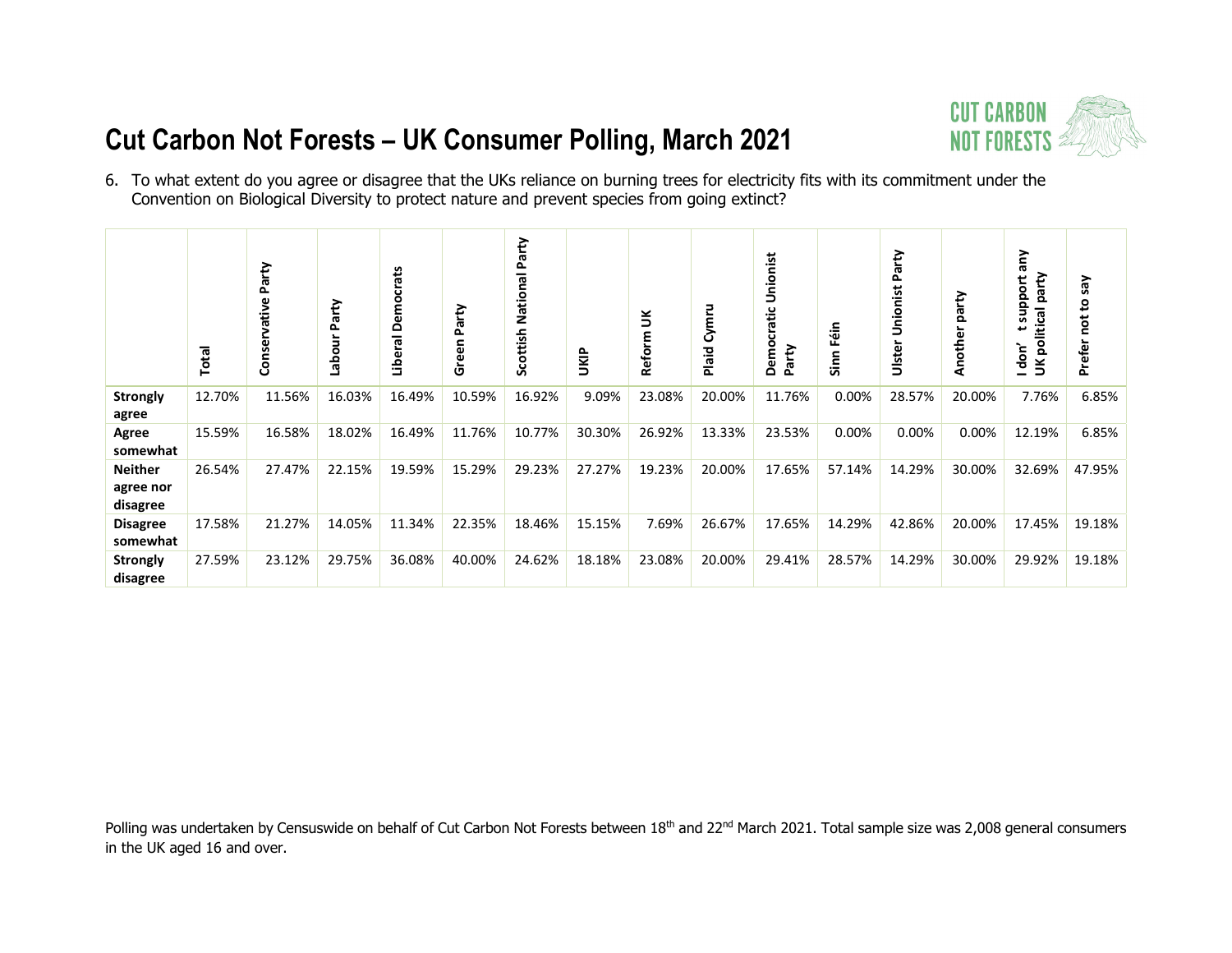

7. The UKs 25-year Environment Plan states that it will establish appropriate mechanisms to screen policies and strategies for potential negative environmental effects overseas.

To what extent do you agree or disagree that chopping down trees from forests overseas to burn them in the UK for energy violates this plan?

|                                         | Total  | arty<br>ൎ<br>ative<br>Conserv | Party<br>Jino<br><u>۾</u><br>و | crats<br>Demo<br>Liberal | Party<br>Green | Scottish National Party | UKIP   | š<br>Reform | Cymru<br>Plaid | Unionist<br>Democratic<br>Party | Féin<br>Sin | Party<br>Unionist<br>Ulster | party<br>Anothe | Vue<br>UK political party<br>support<br>سه<br>don' | λes<br>۰<br>ъ<br>Prefer |
|-----------------------------------------|--------|-------------------------------|--------------------------------|--------------------------|----------------|-------------------------|--------|-------------|----------------|---------------------------------|-------------|-----------------------------|-----------------|----------------------------------------------------|-------------------------|
| <b>Strongly</b><br>agree                | 43.43% | 37.02%                        | 51.40%                         | 53.61%                   | 57.65%         | 50.77%                  | 33.33% | 34.62%      | 40.00%         | 47.06%                          | 42.86%      | 57.14%                      | 50.00%          | 38.23%                                             | 23.29%                  |
| Agree<br>somewhat                       | 29.03% | 36.52%                        | 26.61%                         | 25.77%                   | 22.35%         | 26.15%                  | 33.33% | 26.92%      | 13.33%         | 23.53%                          | 28.57%      | 42.86%                      | 20.00%          | 25.48%                                             | 24.66%                  |
| <b>Neither</b><br>agree nor<br>disagree | 20.17% | 20.10%                        | 15.54%                         | 16.49%                   | 10.59%         | 16.92%                  | 21.21% | 26.92%      | 33.33%         | 17.65%                          | 28.57%      | 0.00%                       | 25.00%          | 27.42%                                             | 36.99%                  |
| <b>Disagree</b><br>somewhat             | 4.13%  | 3.85%                         | 3.31%                          | 3.09%                    | 5.88%          | 3.08%                   | 6.06%  | 7.69%       | 6.67%          | 11.76%                          | 0.00%       | $0.00\%$                    | 5.00%           | 5.54%                                              | 2.74%                   |
| <b>Strongly</b><br>disagree             | 3.24%  | 2.51%                         | 3.14%                          | 1.03%                    | 3.53%          | 3.08%                   | 6.06%  | 3.85%       | 6.67%          | 0.00%                           | 0.00%       | 0.00%                       | 0.00%           | 3.32%                                              | 12.33%                  |